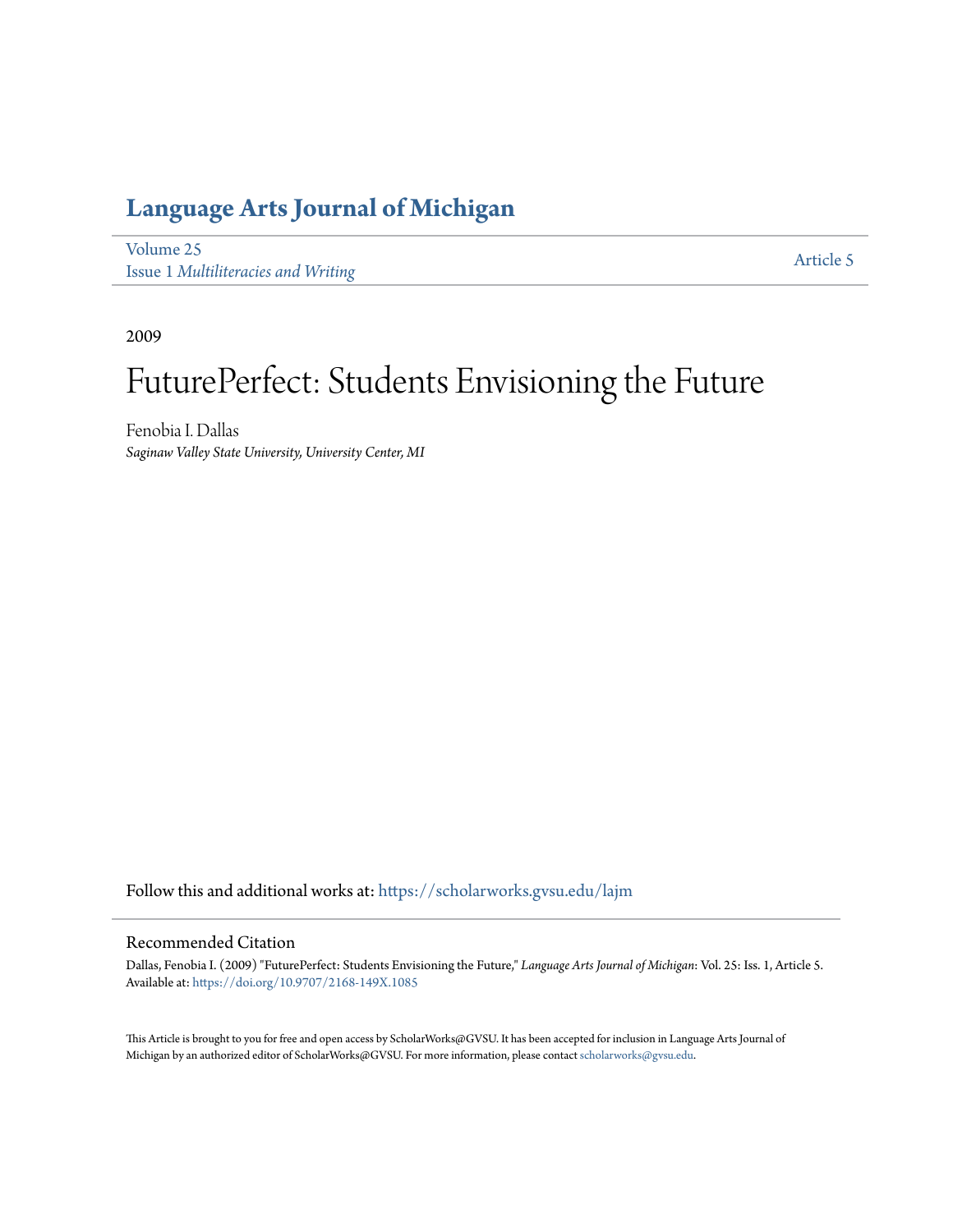## **FuturePerfect: Students Envisioning the Future**

Fenobia I. Dallas *Saginaw Valley State University University Center, MI* 

The abundance of media avenues complicates our students' writing efforts. Students write short, cryptic messages in their cell phone texting and engage in multiple, disjointed conversations on social networking sites. Visual images provided by cable television and Internet video subsume their engagement with the printed word. One way to help students foster a more complex writing stance is to adopt the "multiliteracies" approach. This literacy pedagogy engages the "multiplicity of communication channels and media ... [and] the increasing salience of cultural and linguistic diversity" (Cope and Kalantzis 5). The multiliteracies approach can help students navigate the written text and visual images with their complex, overlapping, and numerous ways.

I use the multiliteracies approach to help students navigate complex media and ideas by challenging students to think about the future. First, students reflect on a past aspect of history, such as communication, medicine, or transportation, and consider how this historical past connects to the science fiction future. As a part of the reflection on how the historical past evolves, students research the origins and purpose of the National Aeronautical and Space Administration (NASA); and the science fiction future is visually presented through the science fiction television series *Babylon 5.* 

As a means to compare the visual future with a written text, students also read Octavia Butler's *Patternmaster.* Students then conduct additional research and write an analysis paper of a particular futuristic perspeetive, beginning with the historical aspect. The timeline of communication, medicine, or transportation may be entwined with contemporary social, political, economic, or other issues. The

conclusion of the paper reveals how students critically reflect on and address media's future potential impact. The goal of the analysis paper is to encourage students to develop a more complex writing stance. Students then create their visual perspective of the future by using Windows® Movie Maker to develop a short movie. Their challenge is to transfer or translate the text of the analysis paper into the futuristic perspective's visual depiction. This step allows students to consider and adapt the multiple layers of literacy to communicate in an increasingly complex and media-rich world.

### Perspectives 'R Us: Mapping the Text as Visual

Michael Griffin notes that the schism between the realists and formalists—those who wish to realistically portray the visual world and those who wish to create a formalistic perception of the visual world-initially surfaced in film and photography studies (436). Ideally, the role of the visual image is to represent reality or to portray a constructed view of reality. Digital media in the form of television, cable, and the Internet shifts the realist and formalist schism into the areas of mass media and popular culture. The mass media world-which consists of the global media environment, television, radio, the news media, and the now interactive world of cyberspace-brings an additional complexity to the issues of visual communication. Griffin suggests that the mass media world, and by extension popular culture, shapes the visual image through subtly transmitting social and cultural norms (455 456). This constructed perceptual reality belies the reality-based social beliefs and values of cultures, even while the ambiguity of such representation is seemingly ignored.

The interpretative perception of the individual plays an important part in the visualizing task. W.J.T. Mitchell argues that a visual image "demands a viewer who knows what to say, [and] it also has a way of shaping the things that can be said" (28). This suggests that there is a tension between constructing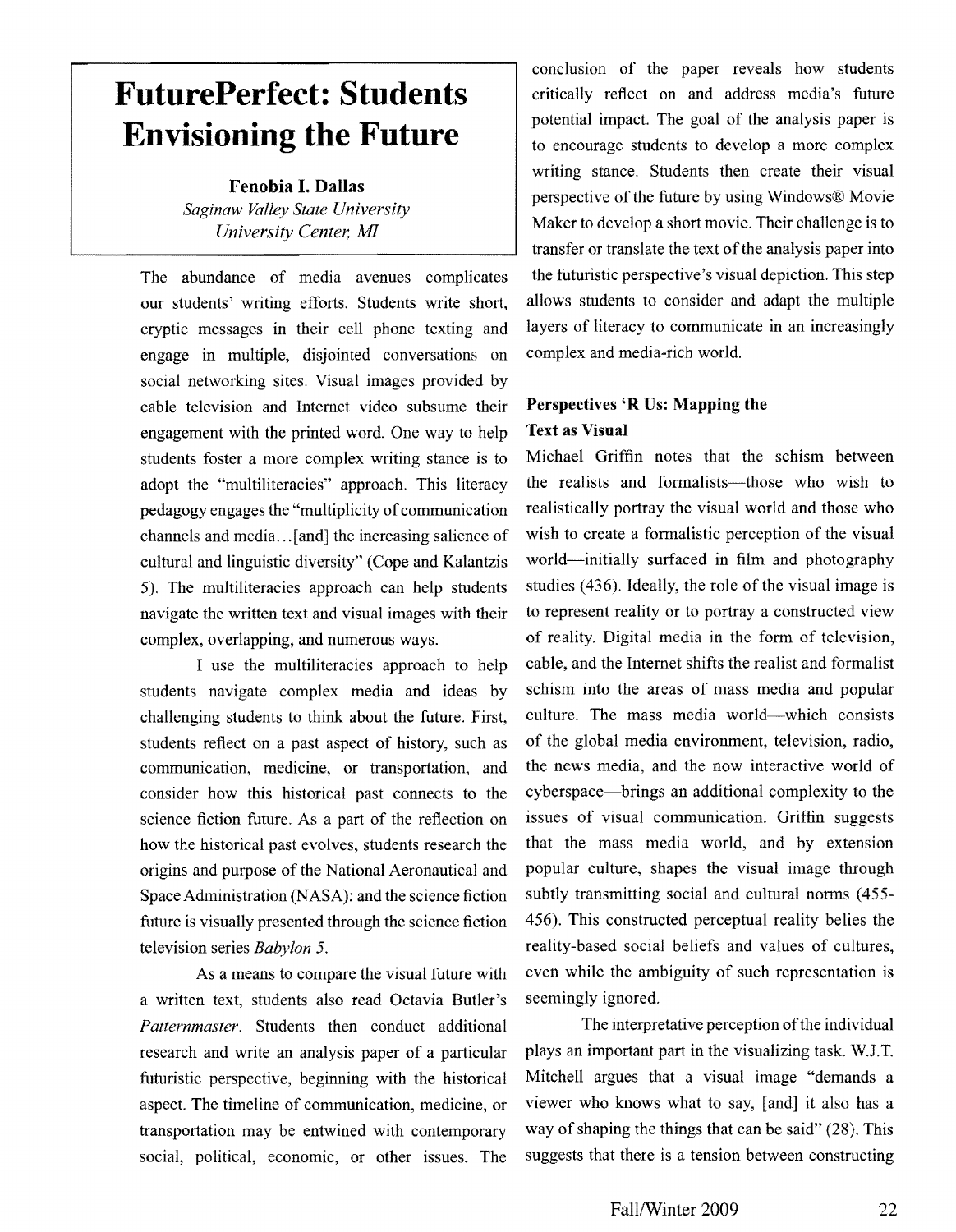a visual image as reality and constructing one based upon a "system of representation" (38). The individual's desire to visualize and understand the representational image may be shaped by social and cultural norms. For example, an image transmitted worldwide of a seventy-three-story building may be associated with a large city in Michigan, USA rather than Dubai, United Arab Emirates. Likewise, an image of a kangaroo may be associated with living in the wild in Australia rather than in captivity in a US zoo. Mitchell suggests that the link between the image or visual representation and the idea communicating that representation be explored. The critique of the image-idea link leads to what Mitchell argues is "knowledge as a social  $product''(38)$  and, by extension, shapes the ideology of the multiliteracies approach.

In a fifteen-week semester university course called "Topics in Critical Writing," I explore this imageidea dynamic. Students, mainly first- or second-year undergraduates, use the multiliteracy approach in an assignment where they translatc their written analysis paper into a visual image. Their goal is to see the complexity of communication as they manipulate the multiple layers of media literacy through the image-idea link.

## **Extending the Expectations: The Multiliteracies Approach**

In order to directly engage students' critical and analytical perspectives for translating their analysis papers into a visual representation, I provide a structure that uses the multiliteracy pedagogical approach (Cope and Kalantzis 30). Gritlin and Mitchell discuss how visual images are associated with social and cultural knowledge, and I argue that the multiliteracy approach shares a similar basis. The multiliteracy pedagogy's premise is that "human knowledge is embedded in social, cultural and material contexts" (Cope and Kalantzis 30). Moreover, Cope and Kalantzis assert that "human knowledge is initially developed as part and parcel of collaborative interactions with others of diverse skills, backgrounds and perspectives joined together in a particular epistemic community" (30). They distill their approach into four factors that constitute this pedagogy: Overt Instruction; Situated Practice; Critical Framing; and Transformed Practice. For this discussion, I collapse the four parts of the multiliteracies approach into a two-step procedure. This is not an attempt to reframe this substantive and complex theory, but to offer a simplistic model for this discussion. The wealth of instruction from the multiliteracies approach should be reviewed and appreciated in its entirety.

#### **Step one: Overt Instruction and Situated Practice**

Helping students to think about how to translate their *The multiliteracy* analysis papers into visual *The multiliteracy pedagogy's premise* calls for combining overt is that "human" instruction with situated *knowledge is*  practice. I define "overt *embedded in social*, instruction" as providing <br>students with specific  $\int$  *cultural and* information as scaffold-<br>*material contexts.*" type instruction. At this

step we examine the historical arc of the future and science fiction by learning about NASA and watching episodes of the science fiction television show *Babylon* 5. Students research information about NASA in class and share their new knowledge base. This information provides a common starting point for written critiques and analysis.

We then delve into the future by watching episodes of *Babylon* 5, a science fiction television series that takes place in the year 2258. Produced in 1993, this television show is based on the United Nations concept where a space station named "Babylon 5" is run by an Earth Alliance government and houses ambassadors from four alien races. The station primarily functions as a place for business and activities while its location in a distant galaxy serves as a base from which interstellar conflicts can be resolved. Class discussions focus on how social, political, and economic concerns are depicted in this futuristic portrayal, and whether human interactions remain the same or are different. We also examine the technological apparatus shown on Babylon 5, to ascertain its usefulness, practicality, and evolution.

Students read *Patternmaster* by Octavia Butler, an African Amcrican science fiction writer. Written in 1976, *Patternmaster* focuses on a futuristic society of telepaths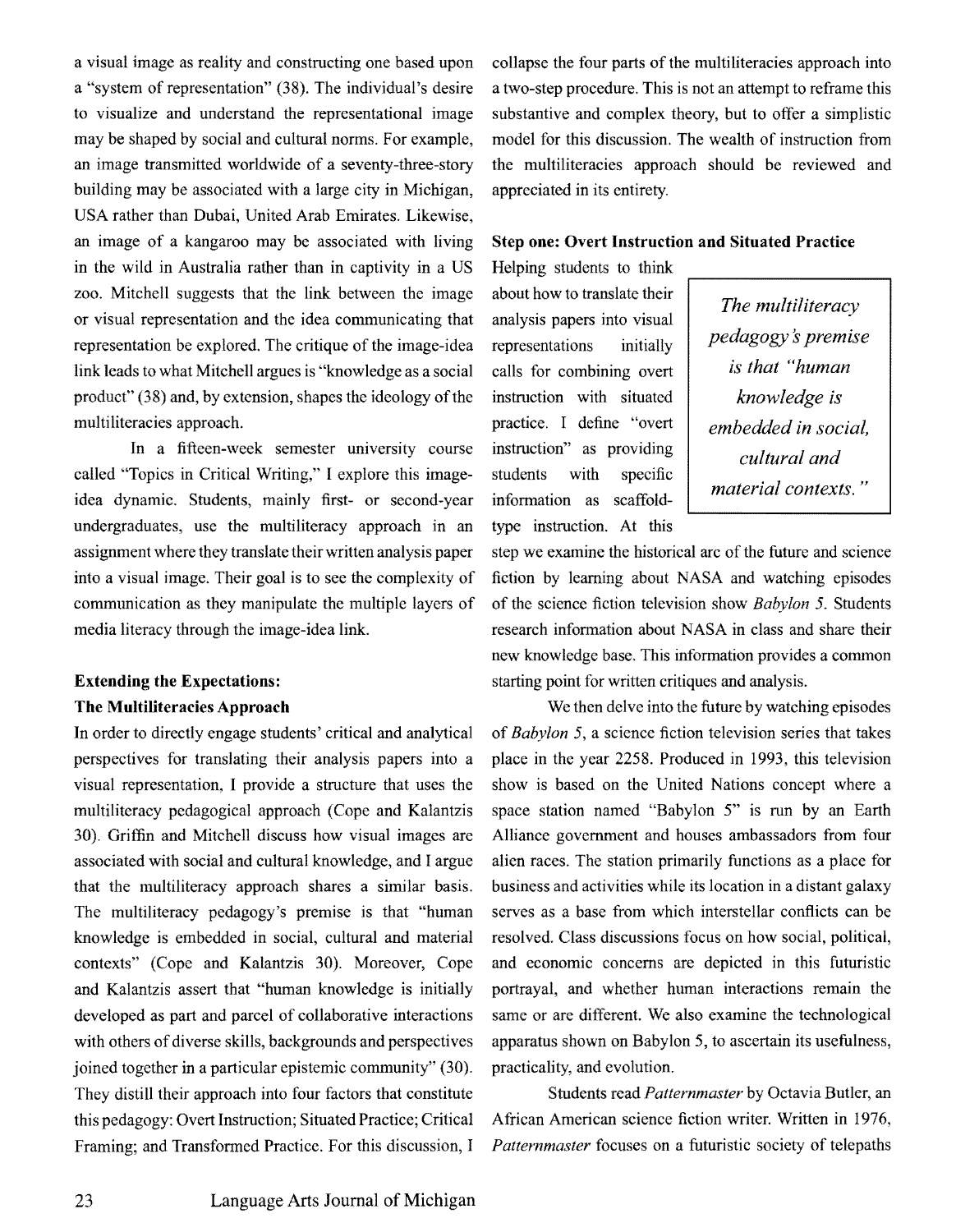who use mental telepathy for power and control over nontelepaths. The telepathic Pattemists are mentally linked in a social hierarchy and controlled by the Pattemmaster. The two foci of conflict in this novel are two brothers vying for control of the Pattemists and the archenemies of the Pattemists, the Clayarks. The Clayarks are half-human and half-animal, and immune to the mental control of the Patternists. A third class of beings is "mutes," humans who have no mental powers and are controlled by the Pattemists as a labor class. Class discussions on this novel initially center on the structure of the social society Butler created, and later address the seven deadly sins--pride, envy, anger, avarice, sadness, gluttony, and lust.

The connection between the visual *(Babylon*  5) and the printed text *(Patternmaster)* is initially the use of mental telepathy as a form of communication. In *Patternmaster*, all the Patternists are telepaths, but *Babylon* <sup>5</sup>*s* futuristic world has a limited number of telepaths. On Babylon 5, those individuals who are telepaths are regulated and belong to the Psi Corps. These registered telepaths wear an identification badge, and are restricted in their mental communication.

Discussions in the overt instruction step about how the future is portrayed provide students with knowledge about how to analyze the depictions of the future. The situated practice step provides a guideline for them to emulate and follow when analyzing the future. Here I define "situated practice" as giving students an example or blueprint to use as a general guide for their consideration. In this instance, I work with students, explaining how to watch and analyze *Babylon* 5, and then provide guidelines to critique episodes in weekly commentaries. The general guidelines are presented through in-class lectures and a rubric. Students then write a one-page, single-spaced commentary, critiquing the episode and raising questions that they may address later. These commentaries give students other futuristic concepts to ponder. It is important to note that the situated practice example initially should be narrowed to help students focus on one aspect of the future—say communication methods—to allow them to examine and understand that particular nuance.

At the beginning of the semester, students are encouraged to pay special attention to the use of mental telepathy as a form of communication and control. Additional examples could focus on or target another aspect of the future. Thus, later in the semester, connections are made between other aspects of the visual *(Babylon* 5) and the printed text *(Patternmaster),* such as organizational structure, religion, race and ethnicity, technology, economics, and conflict.

### **Step Two: Critical Framing and Transformed Practice**

Once the students understand how to critique individual aspects of the future, they write an analysis paper that offers them the opportunity to pursue a topic of interest or respond to a question they posed in an episode commentary. Students focus on a specific aspect of the future from the situated practice step; then, they critically frame their assumptions about that aspect of the future. This step may be the most challenging to students, as it requires them to constructively critique their social and cultural knowledge. My definition of "critical framing" includes offering another viewpoint for consideration through contextualization. I encourage students to critically frame their values and beliefs by considering other perspectives and beliefs that may not have been introduced to them. This idea is put into practice by dividing the students into groups, and instructing them to consider the following definitions and question:

- Science Fiction: A form of fantasy in which scientific facts, assumptions, or hypotheses form the basis, by logical extrapolation, of adventures in the future, on other planets, in other dimensions in time or space, or under new variants of scientific law.
- Fantasy: Applied to a work that takes place in a nonexistent and unreal world, or concems incredible and unreal characters, or relies on scientific principles not yet discovered or contrary to present experience.
- Question: Is *Patternmaster* science fiction or fantasy?

This discussion allows the students to take a step back and consider whether science fiction is far-fetched or a probable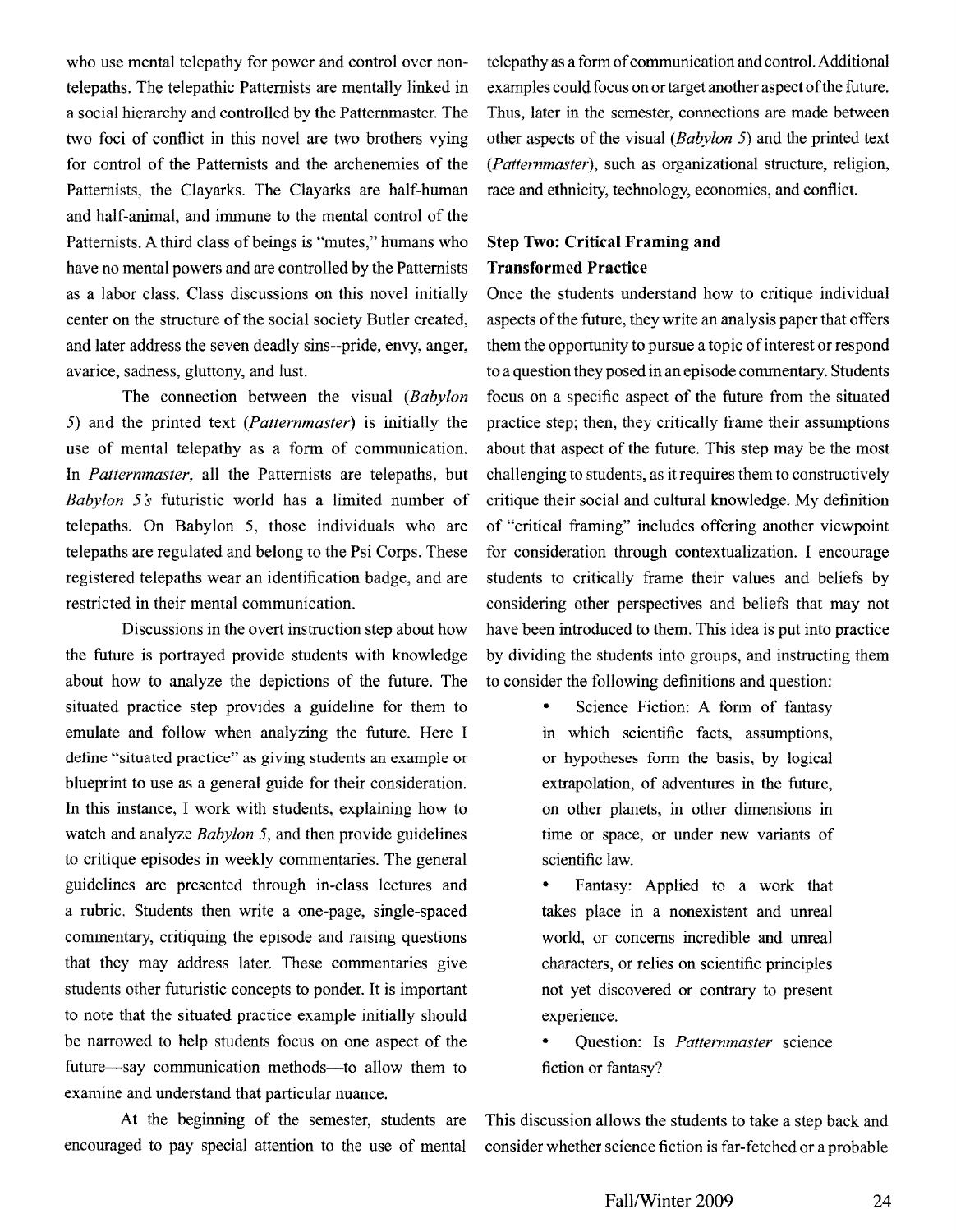progression of time. Each group must identify selections from the novel that support their chosen definition. The critical framing viewpoints surface as each student wrestles with their interpretation of science fiction and fantasy and then chooses appropriate selections from *Patternmaster* to support their choice.

Next, students discuss those choices within the group, continuing the critical framing process with their peers. Finally, each group shares its decision with the class, offering discussion points and appropriate *Patternmaster* references. This process can help students understand that there are distinct differences between the definitions and interpretations of the definitions of "science fiction" and "fantasy." This step also helps students understand how textual references support one or the other definition-a process I extend to their analysis paper assignment. While I ask students to constructively critique their social and cultural knowledge for future assignments, I do not force them to commit to those perspectives and beliefs.

After the critical framing is shaped, the studcnts write their analysis paper. The final step in the multiliteracies approach, the transformed practice step, is a dcmonstration of lessons learned. In this instance, I use *transformed practice* as a means to help students develop a process to shape—or reshape—their critically framed assumptions through application. In this step, students would now take the analysis paper (text) and reshape it as a visual argument (visual). In much the same way that connections are made between the visual *(Babylon* 5) and the printed text *(Patternmaster)* in the overt instruction and situated practice steps, students' transformed practice process steps include determining what images reveal the characteristics of the future as discussed in their analysis papers. Extending the lessons learned from the critical framing step, students also address how their assumptions either mask or reveal a complex visual representation. The application for students is to transform their analysis paper (text) into a three- to five-minute movie (visual). The challenge for students is to consider the "multiplicity of communication channels and media" (Cope and Kalantzis 5).

### The Process-Re-fashioning the Text into a Visual Depiction

Students spend about a month in the class working on their visual projects, equivalent to approximately eleven classtime hours. The visual projects are a two-step process. First, students begin with a storyboard activity that allows them to map out their movie in their mind. (A storyboard is a series of individual pictures that help transform the analysis paper to a visual representation.) Next, students draw some preliminary visual images and transitions. Storyboards also combine dialog cards or action notes to achieve a balance with the images. The storyboard form that I use is strategically similar to Windows® Movie Maker, as it allows the students to simply transfer their storyboard design into the computer program. Figure I displays sample storyboard and instructions.

As we work on the storyboard, I encourage students to think about the complexity of messages and how the visual image subtly transmits social and cultural norms. I also remind students that an individual's understanding of an image is shaped by social and cultural norms.

The second step in the visual project is working with Windows® Movie Maker software. I use this program because it is a standard accessory on PCs, is relatively easy to learn, and simple to use. Each of the basic steps is covered by the Import, Edit, and Publish functions of the computer program. I walk students through the steps of adding images (Import), adding text for titles (Edit), and working with transitions (Edit). The last part is locating an appropriate song to complement the movie (Edit). As students work on their visual projects, I encourage them to critique:

- images that offer mixed messages
- the use of too much text
- the contrast or readability of text and background colors
- the overuse of multiple transitions.

Students complete their visual projects by adding music, and then they convert their projects to play in Windows® Media Player (Publish). At the end of the semester we watch the visual projects in class, which give students an appreciation of the various perspectives of the future.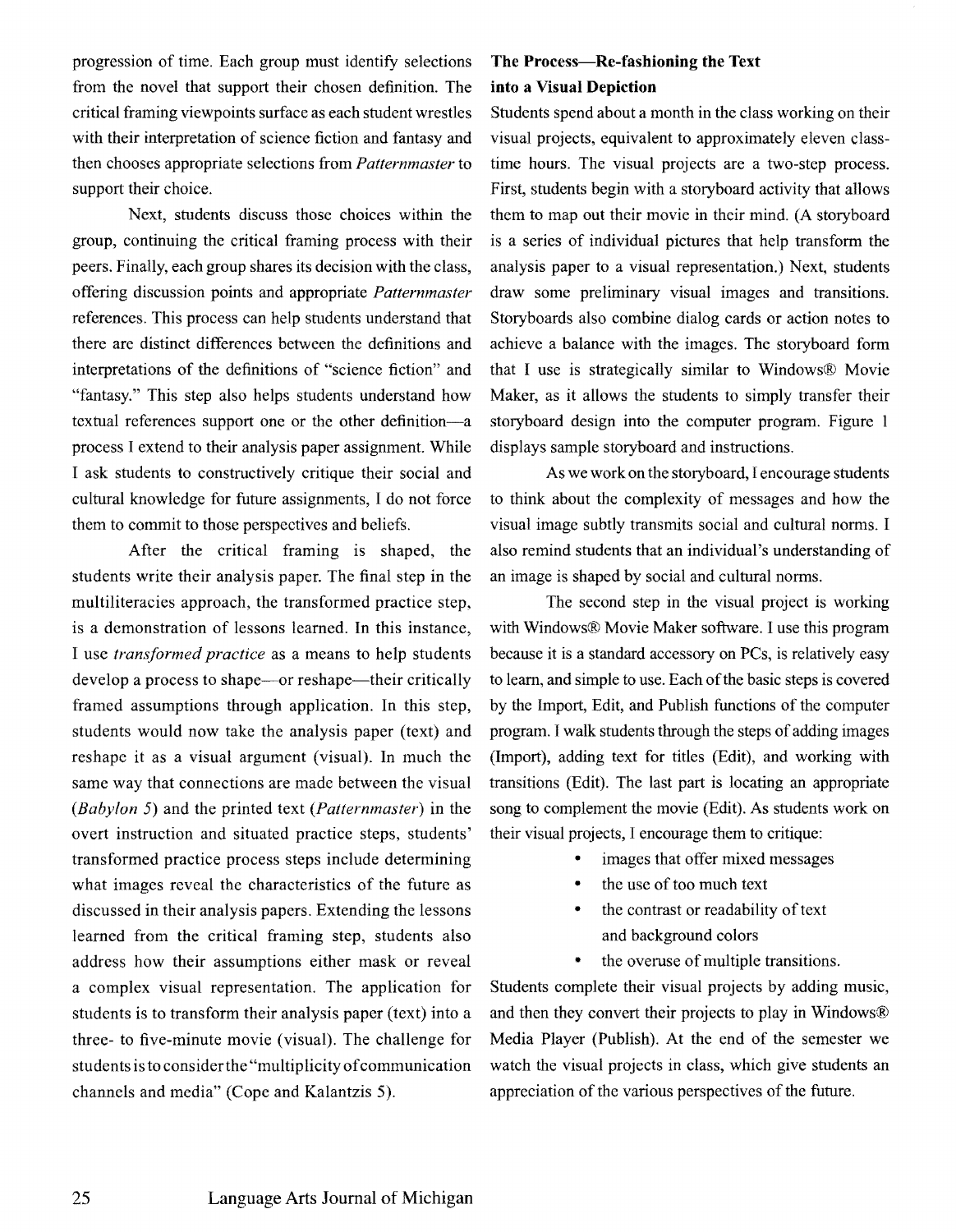#### Challenging the Text and Negotiating the Visual

The multiliteracy pedagogy uses a four-step approach to engage the "multiplicity of communication channels and media... [and] the increasing salience of cultural and linguistic diversity" (Cope and Kalantzis 5). Overt instruction from the teacher guides students to a critically interrogate a text. Situated practice offers a critical lens for considering how the text complicates understanding by examining different perspectives of the issues at hand. This situated practice step prepares students to critically frame how they negotiate perspectives within a particular context. Students' response to a text can lead them to a transformed practice step, which encourages them to consider the visual in a more complex way.

#### Works Cited

*Babylon* 5. CD-ROM. Los Angeles: PNG Associates/ Warner Bros Studio, 1993.

Butler, Octavia. *Patternmaster.* NY: Warner Books, 1976. Cope, Bill, and Mary Kalantzis, eds. *Multiliteracies: Literacy Learning and the Design of Social* 

*Futures.* London: Routledge, 2000.

Griffin, Michael. "Camera as Witness, Image as Sign: The Study of Visual Communication in Communications Research." *Communication Yearbook* 24 (2001): 433-63.

Mitchell, W.J.T. *Iconology: Image, Text, Ideology.* Chicago: U of Chicago P, 1986.

#### **About the Author**

**Fenobia I. Dallas** (fidallas  $(a)$ svsu.edu) is an assistant professor of Professional and Technical Writing at Saginaw Valley State University. She holds a PhD from Michigan Technological University, and her research interests include the rhetoric and visual representation of African Americans online. She recently received funding to study the impact of the interstate system on the 1960s African American community in Toledo, Ohio.

## **Figure 1**

Visual project theme:

Storyboarding:

A storyboard is a series of individual pictures, which, once combined into a structured organization, helps to conceptualize the final idea. Storyboards don't need to be composed entirely of images, but can combine dialog cards to achieve a balance.

1. First, think about what you want to say.

2. Then draw rough pictures for each frame idea, adding comments as dialog or musical background.

3. Think about the transitions you want when moving from scene to scene.